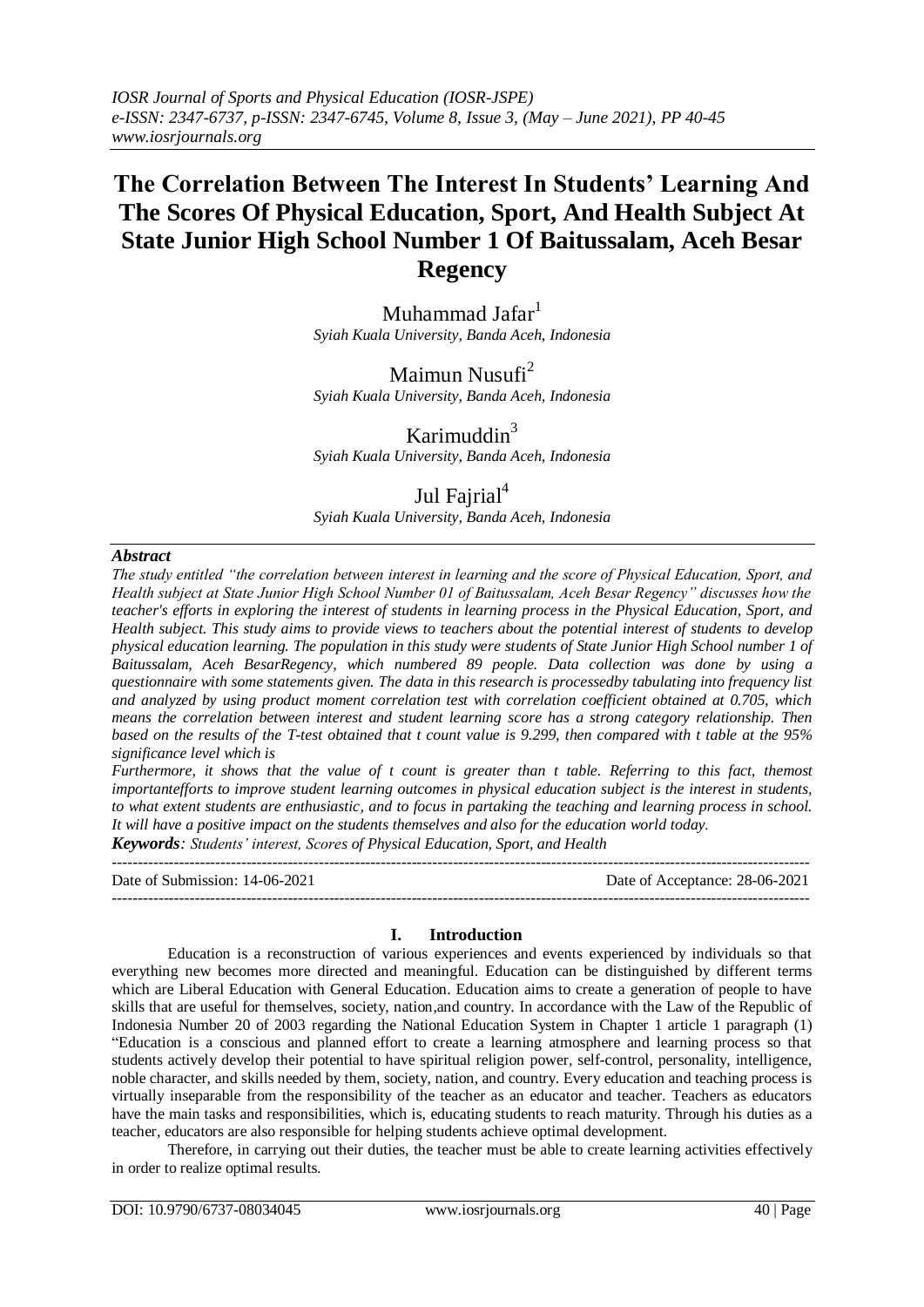The process of achieving student learning outcomes is optimal, not only determined by student factors but also factors outside of students, such as teacher and student environment. Ahmadi and Uhbiyati (1991: 256) stated that "Problems that exist in students are: 1, the problem of the economic ability of parents; 2, intelligence problems; 3, the problem of talent and interest; 4, growth and development problems; 5, personality problems; 6, attitude problems; 7, nature problem; 8, diligence and perseverance problems; 9, social problems; 10, health problems;

Based on the opinions of Ahmadi and Uhbiyati, it is clear that interest is one of the most important factors in achieving optimal results. Teachers need to know their students' interests to achieve optimal results. Regarding the opinion, Hamalik (2001: 105) states that: "Teachers need to be very familiar with the interests of their students because it is important for teachers to choose learning materials, plan learning experiences, guide them towards knowledge, and to encourage their learning motivation." Physical education is education through a physical activity which is used as a medium to achieve individual development as a whole. However, the acquisition of skills and other developments that contain the body is also at the same time a goal. Through physical education, students are socialized into physical activities including sports skills. Therefore it is not surprising if many believe and say that physical education is a part of overall education and at the same time has a strategic potential to educate.

In other words, physical education seeks to develop the person by physical means which are shares, especially those not obtained from other educational efforts because the educational results of physical experience are not limited to physical or physical development. Physical education is obliged to increase the body and soul which affects all aspects of one's daily life or the whole person. Physical education uses an overall approach that covers all areas of organic, motoric, cognitive, and effective, because humans are seen as a whole.

One of the principles in carrying out education is that students effectively take part in the educational activities carried out. To be able to carry out an activity, there must be an encouragement to carry out these activities. In other words, to be able to do something, an activity must have a sense of interest first in someone. Besides, the student interest is vital to support the course of physical education teaching and learning process. Based on the preliminary study, it turns out that not all students of State Junior High School number 01 of Baitussalamare active in taking physical education lessons, some are lazy, some are less serious in taking physical education lessons, and some are even with various pretexts trying not to take physical education lessons. Educational institutions, especially schools, have considerable responsibility in anticipating such problems, so careful research is needed to uncover the facts as they are. From the various descriptions above, the author was interested in the research entitled "The correlation between interest in learning and the score of Physical Education, Sport, and Health subject at State Junior High School Number 01 of Baitussalam, Aceh Besar Regency."

### **II. Research Methodology**

The type of this research is correlational research. It is by the opinion of Arikunto (2000: 326) as follows, "Correlational research is a study intended to know whether there is a correlation between two or several variables. With correlation techniques, researchers can find out the correlation of variation in one variable with another variable ".

Furthermore,Sukardi (2003: 166) explained that "Correlative research is a study that involves the act of collecting data to determine whether thereare a correlation and the level of relations between two or more variables.'

| <b>Table 1.</b> Based on the description above, the following table is the result of the result |                             |               |       |            |          |               |         |  |
|-------------------------------------------------------------------------------------------------|-----------------------------|---------------|-------|------------|----------|---------------|---------|--|
| Respondent                                                                                      | Score                       |               | Remar | Respondent | Score    |               |         |  |
| number                                                                                          | Interest                    | Subject       | ks    | number     | Interest | Subject score | Remarks |  |
|                                                                                                 | aspect                      | score         |       |            | aspect   |               |         |  |
|                                                                                                 | 75                          | 70            |       | 46         | 72       | 60            |         |  |
| $\overline{c}$                                                                                  | 73                          | 65            |       | 47         | 74       | 70            |         |  |
| 3                                                                                               | 74                          | 70            |       | 48         | 77       | 70            |         |  |
| 4                                                                                               | 72                          | 70            |       | 49         | 68       | 60            |         |  |
| 5                                                                                               | 82                          | 75            |       | 50         | 89       | 80            |         |  |
| 6                                                                                               | 68                          | 60            |       | 51         | 76       | 70            |         |  |
|                                                                                                 | 80                          | 70            |       | 52         | 74       | 60            |         |  |
| 8                                                                                               | 64                          | 60            |       | 53         | 76       | 65            |         |  |
| 9                                                                                               | 66                          | 60            |       | 54         | 61       | 70            |         |  |
| 10                                                                                              | 76                          | 70            |       | 55         | 73       | 80            |         |  |
|                                                                                                 | $\mathcal{D}_{\mathcal{L}}$ | $\mathcal{R}$ | 4     | 5          | 6        | 7             | 8       |  |
|                                                                                                 | 77                          | 65            |       | 56         | 75       | 70            |         |  |

### **1. Research Table**

## **III. Results And Discussions**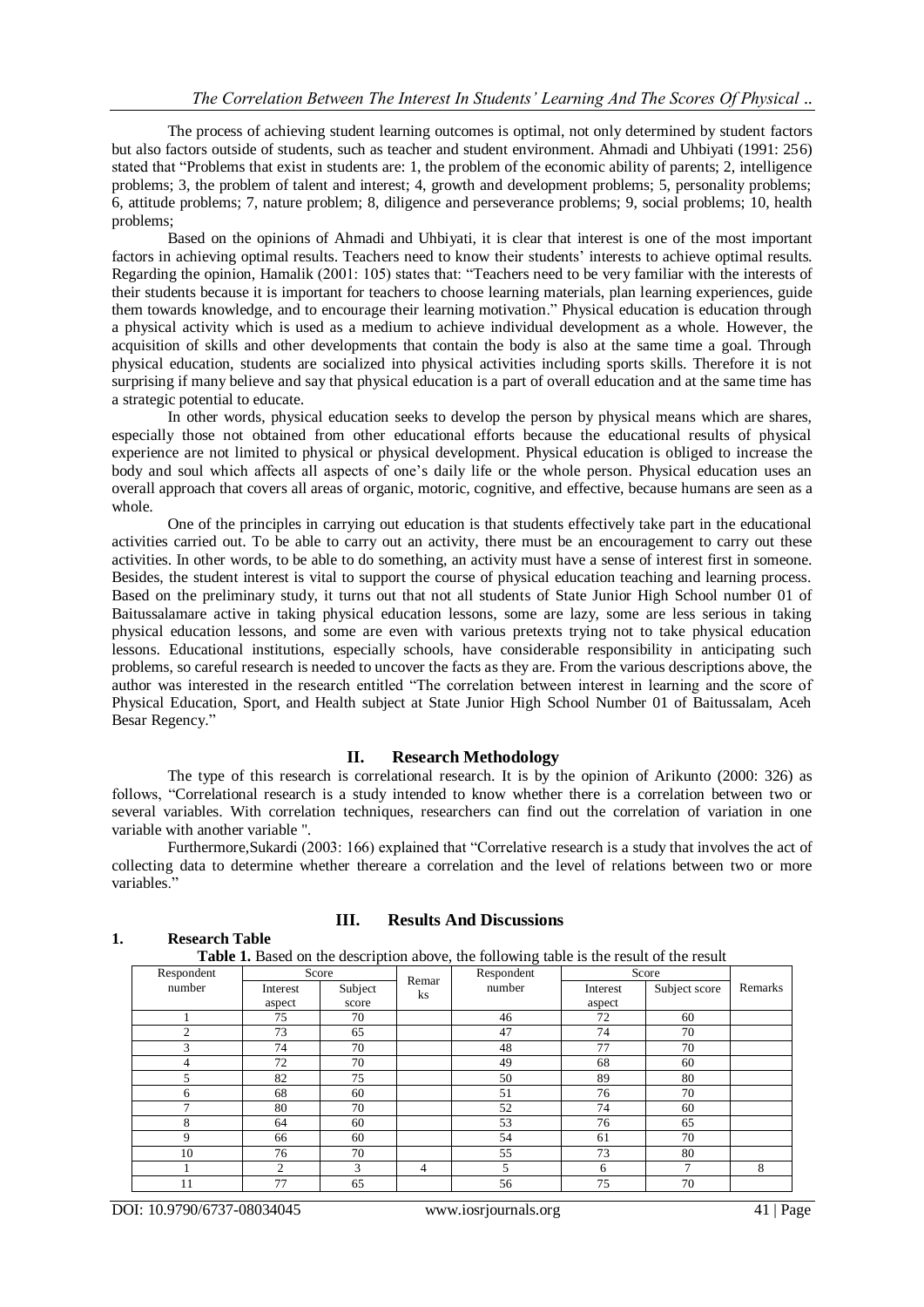| 12              | 80              | 70             |                | 57             | 71             | 60              |   |
|-----------------|-----------------|----------------|----------------|----------------|----------------|-----------------|---|
| 13              | $\overline{76}$ | 75             |                | 58             | 90             | 85              |   |
| 14              | 67              | 65             |                | 59             | 78             | 70              |   |
| 15              | 72              | 65             |                | 60             | 69             | 60              |   |
| 16              | 75              | $70\,$         |                | 61             | 78             | 60              |   |
| 17              | 71              | 70             |                | 62             | 77             | 70              |   |
| 18              | 68              | 60             |                | 63             | 78             | 70              |   |
| 19              | $\overline{75}$ | 70             |                | 64             | 75             | 60              |   |
| $20\,$          | 78              | 65             |                | 65             | 74             | 70              |   |
| $\overline{21}$ | 64              | 60             |                | 66             | 76             | 60              |   |
| $22\,$          | $70\,$          | 65             |                | 67             | 67             | 65              |   |
| 23              | 67              | 60             |                | 68             | 81             | $70\,$          |   |
| 24              | 72              | $70\,$         |                | 69             | 64             | 60              |   |
| 25              | 68              | 60             |                | 70             | 76             | 70              |   |
| $26\,$          | 70              | 70             |                | 71             | 68             | $70\,$          |   |
| 27              | 89              | $70\,$         |                | 72             | 67             | $70\,$          |   |
| 28              | 66              | 60             |                | 73             | 67             | 60              |   |
| 29              | 67              | 60             |                | 74             | 63             | 60              |   |
| $\overline{30}$ | $\overline{71}$ | 70             |                | 75             | 84             | 80              |   |
| 31              | 92              | 70             |                | $76\,$         | 71             | 65              |   |
| 32              | 81              | $70\,$         |                | 77             | 64             | 60              |   |
| 33              | $77 \,$         | 70             |                | 78             | 61             | 60              |   |
| $\overline{34}$ | 57              | 60             |                | $\frac{79}{5}$ | $88\,$         | $80\,$          |   |
| $\overline{1}$  | $\overline{2}$  | $\overline{3}$ | $\overline{4}$ |                | $\overline{6}$ | $\overline{7}$  | 8 |
| $\overline{35}$ | 87              | 70             |                | 80             | 69             | 60              |   |
| 36              | 69              | 60             |                | 81             | 78             | 70              |   |
| 37              | $\overline{72}$ | 60             |                | 82             | 64             | 60              |   |
| 38              | $72\,$          | 70             |                | 83             | 77             | 65              |   |
| 39              | 76              | 65             |                | 84             | 74             | 70              |   |
| 40              | 72              | 65             |                | 85             | 75             | 65              |   |
| 41              | 69              | 60             |                | 86             | 77             | 65              |   |
| 42              | 88              | 80             |                | 87             | 82             | $\overline{75}$ |   |
| 43              | 66              | 60             |                | 88             | 80             | 75              |   |
| 44              | 74              | 70             |                | 89             | 65             | 60              |   |
| 45              | 75              | 70             |                |                |                |                 |   |

*The Correlation Between The Interest In Students' Learning And The Scores Of Physical ..*

The results of the data collection score are based on the distribution of questionnaires distributed to the respondents mentioned above.

| <b>Table 2.</b> Score Distribution of Data Collection |  |
|-------------------------------------------------------|--|
|-------------------------------------------------------|--|

| No.            | $\mathbf X$ | Y  | $\mathbf{X}\mathbf{Y}$ | ${\bf X}^2$ | $\mathbf{V}^2$ |
|----------------|-------------|----|------------------------|-------------|----------------|
| 1              | 70          | 70 | 4900                   | 4900        | 4900           |
| $\overline{c}$ | 70          | 60 | 4200                   | 4900        | 3600           |
| 3              | 74          | 70 | 5180                   | 5476        | 4900           |
| $\overline{4}$ | 72          | 70 | 5040                   | 5184        | 4900           |
| $\sqrt{5}$     | 82          | 70 | 5740                   | 6724        | 4900           |
| $\overline{6}$ | 68          | 60 | 4080                   | 4624        | 3600           |
| $\overline{7}$ | 80          | 70 | 5600                   | 6400        | 4900           |
| $\overline{8}$ | 64          | 60 | 3840                   | 4096        | 3600           |
| 9              | 66          | 60 | 3960                   | 4356        | 3600           |
| 10             | 76          | 70 | 5320                   | 5776        | 4900           |
| 11             | 77          | 60 | 4620                   | 5929        | 3600           |
| 12             | 80          | 70 | 5600                   | 6400        | 4900           |
| 13             | 76          | 70 | 5320                   | 5776        | 4900           |
| 14             | 67          | 60 | 4020                   | 4489        | 3600           |
| 15             | 72          | 60 | 4320                   | 5184        | 3600           |
| 16             | 75          | 70 | 5250                   | 5625        | 4900           |
| 17             | 71          | 70 | 4970                   | 5041        | 4900           |
| 18             | 68          | 60 | 4080                   | 4624        | 3600           |
| 19             | 75          | 70 | 5250                   | 5625        | 4900           |
| 20             | 66          | 60 | 3960                   | 4356        | 3600           |
| 21             | 64          | 60 | 3840                   | 4096        | 3600           |
| 22             | 70          | 60 | 4200                   | 4900        | 3600           |
| 23             | 67          | 60 | 4020                   | 4489        | 3600           |
| 24             | 72          | 70 | 5040                   | 5184        | 4900           |
| 25             | 68          | 60 | 4080                   | 4624        | 3600           |
| 26             | 70          | 70 | 4900                   | 4900        | 4900           |
| 27             | 89          | 70 | 6230                   | 7921        | 4900           |
| 28             | 66          | 60 | 3960                   | 4356        | 3600           |
| 29             | 67          | 60 | 4020                   | 4489        | 3600           |
| 30             | 71          | 70 | 4970                   | 5041        | 4900           |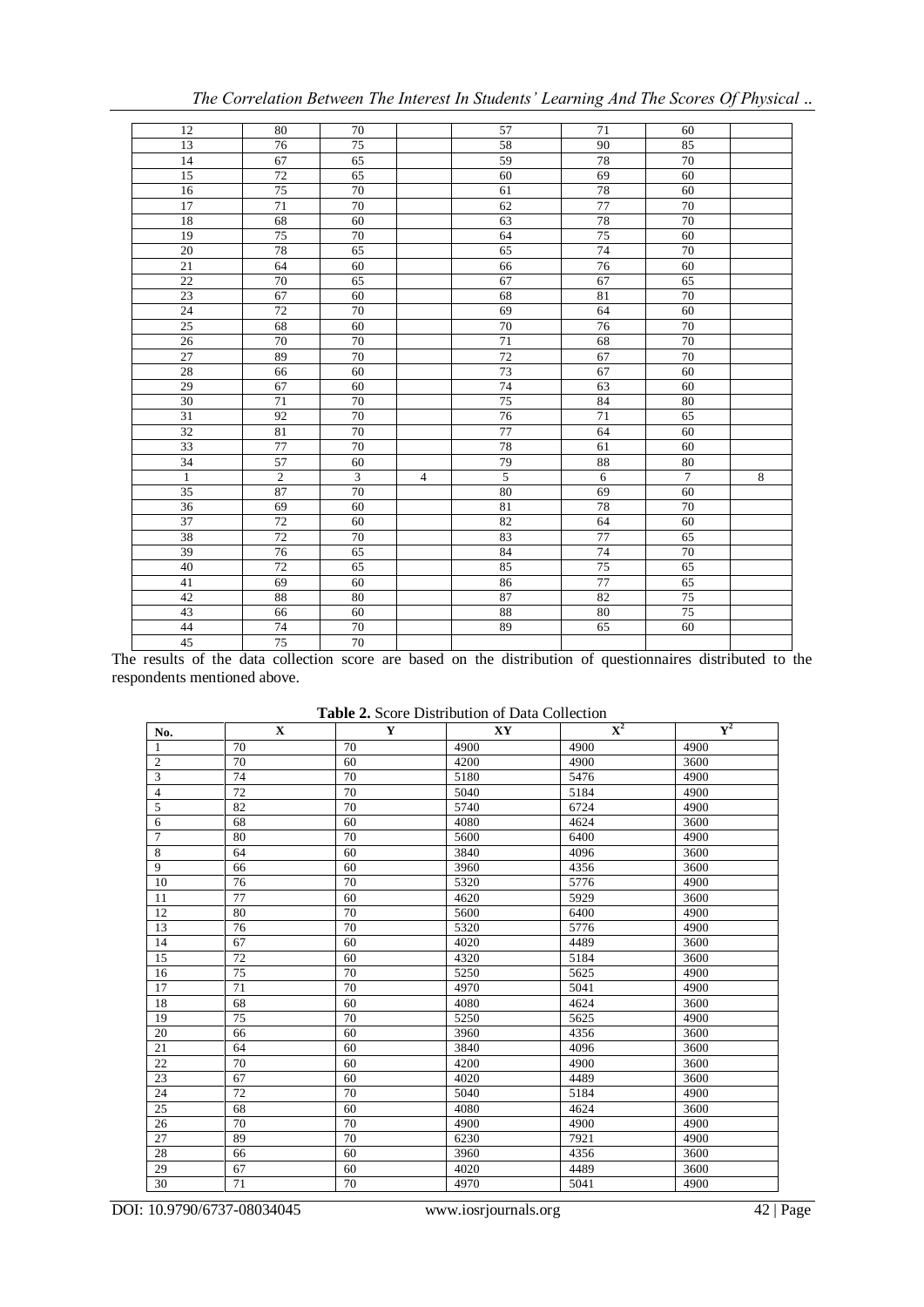| 31              | 81              | 70       | 5670         | 6561         | 4900         |
|-----------------|-----------------|----------|--------------|--------------|--------------|
| 32              | 81              | 70       | 5670         | 6561         | 4900         |
| 33              | 77              | 70       | 5390         | 5929         | 4900         |
| 34              | 57              | 60       | 3420         | 3249         | 3600         |
| 35              | 87              | 70       | 6090         | 7569         | 4900         |
| 36              | 69              | 60       | 4140         | 4761         | 3600         |
| 37              | 72              | 60       | 4320         | 5184         | 3600         |
| 38              | $\overline{72}$ | 70       | 5040         | 5184         | 4900         |
| 39              | 76              | 60       | 4560         | 5776         | 3600         |
| 40              | 72              | 60       | 4320         | 5184         | 3600         |
| 41              | 69              | 60       | 4140         | 4761         | 3600         |
| 42              | 88              | 80       | 7040         | 7744         | 6400         |
| 43              | 66              | 60       | 3960         | 4356         | 3600         |
| 44              | 74              | 70       | 5180         | 5476         | 4900         |
| 45              | 75              | 70       | 5250         | 5625         | 4900         |
| 46              | 72              | 60       | 4320         | 5184         | 3600         |
| 47              | 74              | 70       | 5180         | 5476         | 4900         |
| 48              | 77              | 70       | 5390         | 5929         | 4900         |
| 49              | 68              | 60       | 4080         | 4624         | 3600         |
| 50              | 89              | 80       | 7120         | 7921         | 6400         |
| 51              | 76              | 70       | 5320         | 5776         | 4900         |
| 52              | 74              | 60       | 4440         | 5476         | 3600         |
| 53              | 76              | 65       | 4940         | 5776         | 4225         |
| 54              | 61              | 70       | 4270         | 3721         | 4900         |
| $\overline{55}$ | 73              | 80       | 5840         | 5329         | 6400         |
| 56              | 75              | 70       | 5250         | 5625         | 4900         |
| 57              | 71              | 60       | 4260         | 5041         | 3600         |
| 58              | 90              | 85       | 7650         | 8100         | 7225         |
| 59              | 78              | 70       | 5460         | 6084         | 4900         |
| 60              | 69              | 60       | 4140         | 4761         | 3600         |
| 61              | 78              | 60       | 4680         | 6084         | 3600         |
| 62              | 77              | 70       | 5390         | 5929         | 4900         |
| 63              | 78              | 70       | 5460         | 6084         | 4900         |
| 64              | 75              | 60       | 4500         | 5625         | 3600         |
| 65              | 74              | 70       | 5180         | 5476         | 4900         |
| 66              | 76              | 60       | 4560         | 5776         | 3600         |
| 67              | 67              | 65       | 4355         | 4489         | 4225         |
| 68              | 81              | 70       | 5670         | 6561         | 4900         |
| 69              | 64              | 60       | 3840         | 4096         | 3600         |
| 70              | 76              | 70       | 5320         | 5776         | 4900         |
| 71              | 68              | 70       | 4760         | 4624         | 4900         |
| $\overline{72}$ | 67              | 70       | 4690         | 4489         | 4900         |
| 73              | 67              | 60       | 4020         | 4489         | 3600         |
| 74              | 63              | 60       | 3780         | 3969         | 3600         |
| $\overline{75}$ | 84              | 80       | 6720         | 7056         | 6400         |
| 76              | 71              | 65       | 4615         | 5041         | 4225         |
| 77              | 64              | 60       | 3840         | 4096         | 3600         |
| 78              | 61              | 60       | 3660         | 3721         | 3600         |
| 79              | 88              | 80       | 7040         | 7744         | 6400         |
| 80              | 69              | 60       | 4140         | 4761         | 3600         |
| 81              | 78              | 70       | 5460         | 6084         | 4900         |
| 82              | 64<br>77        | 60<br>65 | 3840         | 4096<br>5929 | 3600<br>4225 |
| 83<br>84        | 74              | 70       | 5005<br>5180 | 5476         | 4900         |
| 85              | 75              | 65       | 4875         | 5625         | 4225         |
| 86              | 77              | 65       | 5005         | 5929         | 4225         |
| 87              | 82              | 75       | 6150         | 6724         | 5625         |
| 88              | 80              | 75       | 6000         | 6400         | 5625         |
| 89              | 65              | 60       | 3900         | 4225         | 3600         |
|                 |                 |          |              |              |              |
| Σ               | 6512            | 5895     | 433995       | 480602       | 393925       |

| The Correlation Between The Interest In Students' Learning And The Scores Of Physical |  |  |  |  |
|---------------------------------------------------------------------------------------|--|--|--|--|
|                                                                                       |  |  |  |  |

 $N= 89$ 

Correlation index numbers between the interest in learning with the score of physical education subjects are:

$$
r_{xy} = \frac{N \sum XY - (\sum X)(\sum Y)}{\sqrt{\left\{ \left( N \sum X^2 - (\sum X)^2 \right) \right\} \left\{ \left( N \sum Y^2 - (\sum Y)^2 \right) \right\}}}
$$

DOI: 10.9790/6737-08034045 www.iosrjournals.org 43 | Page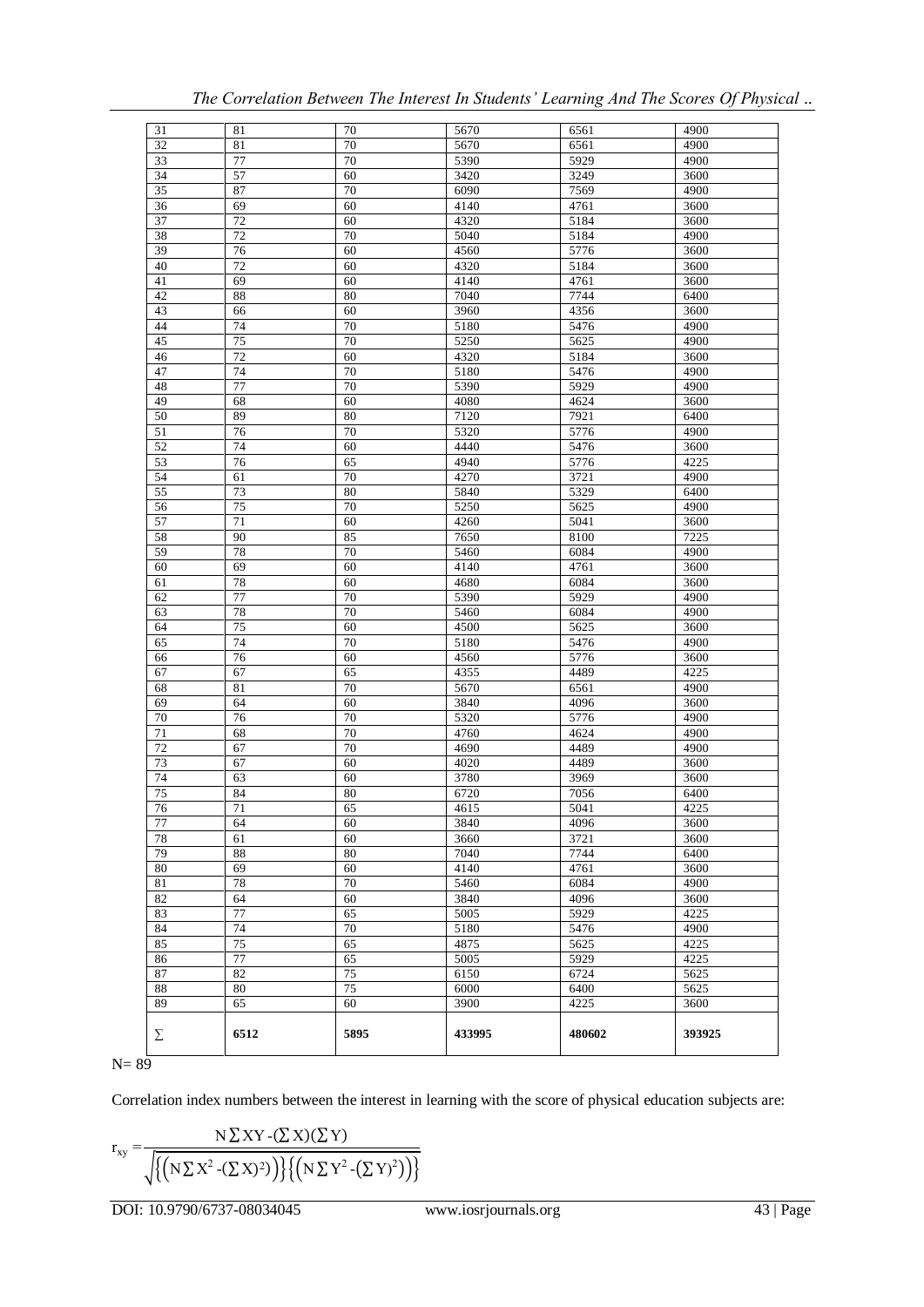$rxy = \frac{1}{\sqrt{2}}$  $(89)(433995) - (6512)(5895)$  $rxy = \frac{1}{\sqrt{2}}$ 386255555-38388240  $rxy = \frac{1}{\sqrt{2}}$ 237315  $rxy =$ 237315  $\sqrt{113279902200}$  $rxy = \frac{1}{3}$ 237315  $rxy = 0,705$ 

From the calculation above, the value of the correlation between interest in learning and the score of physical education subjects is 0.705

The results of data collection, to obtain the truth or acceptance of the research hypothesis, the hypothesis needs to be tested for validity after the results of the correlation or r-count value of 0.705, and if associated with the r-table of .175 ( $\beta$ =0.05) it can be concluded that there is a significant correlation between the interest in learning (X) and the score of physics education subjects (Y) on students of State Senior High SchoolNumber 01 of Baitussalam, Aceh Besar Regency. If the r-count is greater than r-table, the alternative hypothesis (Ha) is accepted.

$$
t = \frac{r\sqrt{n - 2}}{\sqrt{(1 - r^{2})}}
$$
  
\n
$$
t = \frac{0,705\sqrt{89 - 2}}{\sqrt{(1 - 0,705^{2})}}
$$
  
\n
$$
t = \frac{0,705\sqrt{87}}{\sqrt{(1 - 0,50)}}
$$
  
\n
$$
t = \frac{0,705(9,327)}{\sqrt{0,50}}
$$
  
\n
$$
t = \frac{6,575}{0,707}
$$

 $t = 9,299$ 

In accordance with the results of the t-distribution distribution above, the t-value obtained was 9.299 using the degree of magnitude N-2 = 89-2 = 87 at the real level ( $\beta$  = 0.05) of the t-distribution list obtained by the t-table value that is equal to 1,990 thus, it can be concluded that t-count is greater than t-table, so the alternative hypothesis proposed is accepted the truth.

Based on the results of the data analysis above, there is a significant correlation between physical education interest and physical education learning achievement at State Senior High School Number 01 of Baitussalam, Aceh Besar Regency.

### **IV. Discussion**

Based on the results of the study showed that the interest in learning students at State Senior High School Number 01 of Baitussalam, Aceh Besar Regency, there was a significant correlation between the interest in learning and the score of physical education subjects. The degree of correlation between the interest in learning and physical education learning achievement can be seen from the magnitude of the correlation coefficient obtained which is equal to 0.705 which means the relationship between interest and student learning achievement has a substantial category of relationships. Then based on the results of the t-test above, it is obtained that the value of t count is 9.299. Then after comparing it with t table at the 95% significance level